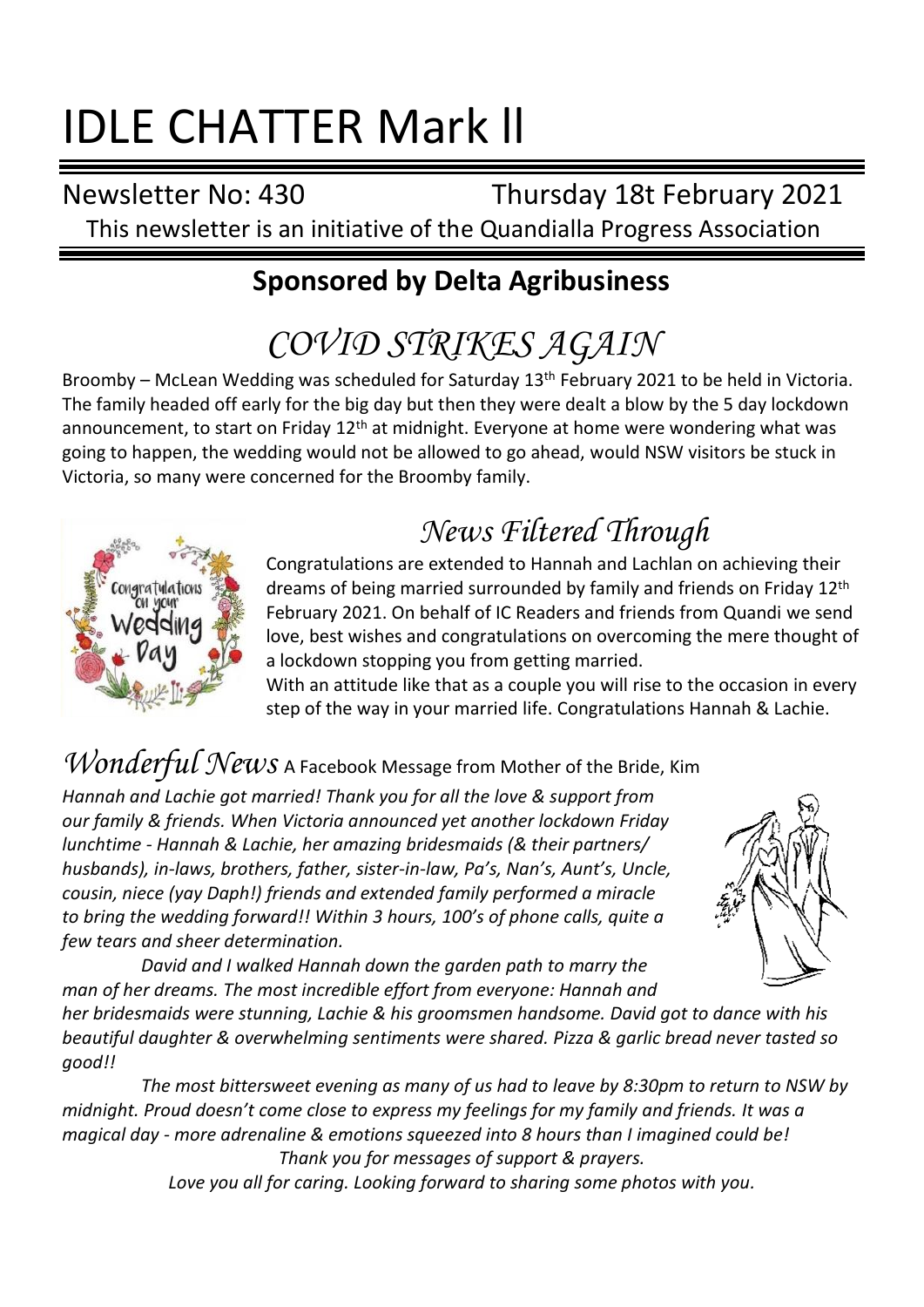Naturally I had asked Kim's permission to include her beautiful message on Facebook and when she agreed I asked for any other info I could include in this weeks' IC. The reason I want to share this story is because it is a mammoth win over the conditions, we all have been living with this past year, mostly not seeing loved ones etc. How many celebrations have not been held because of COVID? Most times events have not gone ahead because of not wanting to downsize or change a dream. But this young couple wanted to get married with their family and friends (as many as possible) in attendance, even with other items on their wish list not happening. An inspiration to all. Kim got back to me with the following message.

*The wedding was held at Mount Mitchell Estate, Waubra, Victoria. (just out of Ballarat). Only 5 guests could not make it with 79 getting there with 3 hours notice. Pizza and beer for dinner! Speeches were lovely. Chocolate mud cake – 3 tiers!! Darcy is trying to explain Hannah's dress (but I'm blank) It was a Lace Mermaid Gown with a V neckline, 6 bridesmaids in blush pink. Groom and groomsmen in navy & white with cute suspenders.*

From Kim's messages Hannah and Lachie's wedding was a very special day and one they will remember forever. Once again congratulations Hannah & Lachie and thank you Kim for allowing Quandialla to share your families triumph on the day.

#### **QUANDIALLA FRIDAY NIGHT JACKPOTS:**

#### **Bland Hotel Poker Jackpot Draw ………………………….**

Last week the Jackpot was not claimed so this week you have 4 chances to win a meat tray and a chance to choose the Joker Card and you can take home \$340.

#### **Quandialla Bowling Club Draws …………………..**

The Riverina Club Draw was not claimed last Friday, so, this week it will jackpot to \$3000. The Members Club Draw was not claimed last week, so it will jackpot to \$75.

Remember if your badge number is drawn for any of the jackpots.

YOU MUST BE AT THE CLUB to claim your prize when it is announced.

#### *Good Luck Everyone*

#### **QUANDIALLA SOLDIERS MEMORIAL HALL & PROGRESS ASSOCIATION**

The next General Meeting will be held on Wednesday 24th February at 7.30pm at the Bland Hotel Dining Room.

All Welcome





*Belated Belated Congratulations are extended to*

## *Grace Kelly*

*on celebrating her 21st Birthday on Thursday 28th January 2021 with Family and Friends.*

*My apologies Grace for missing this very Special Event. Many Happy Returns.*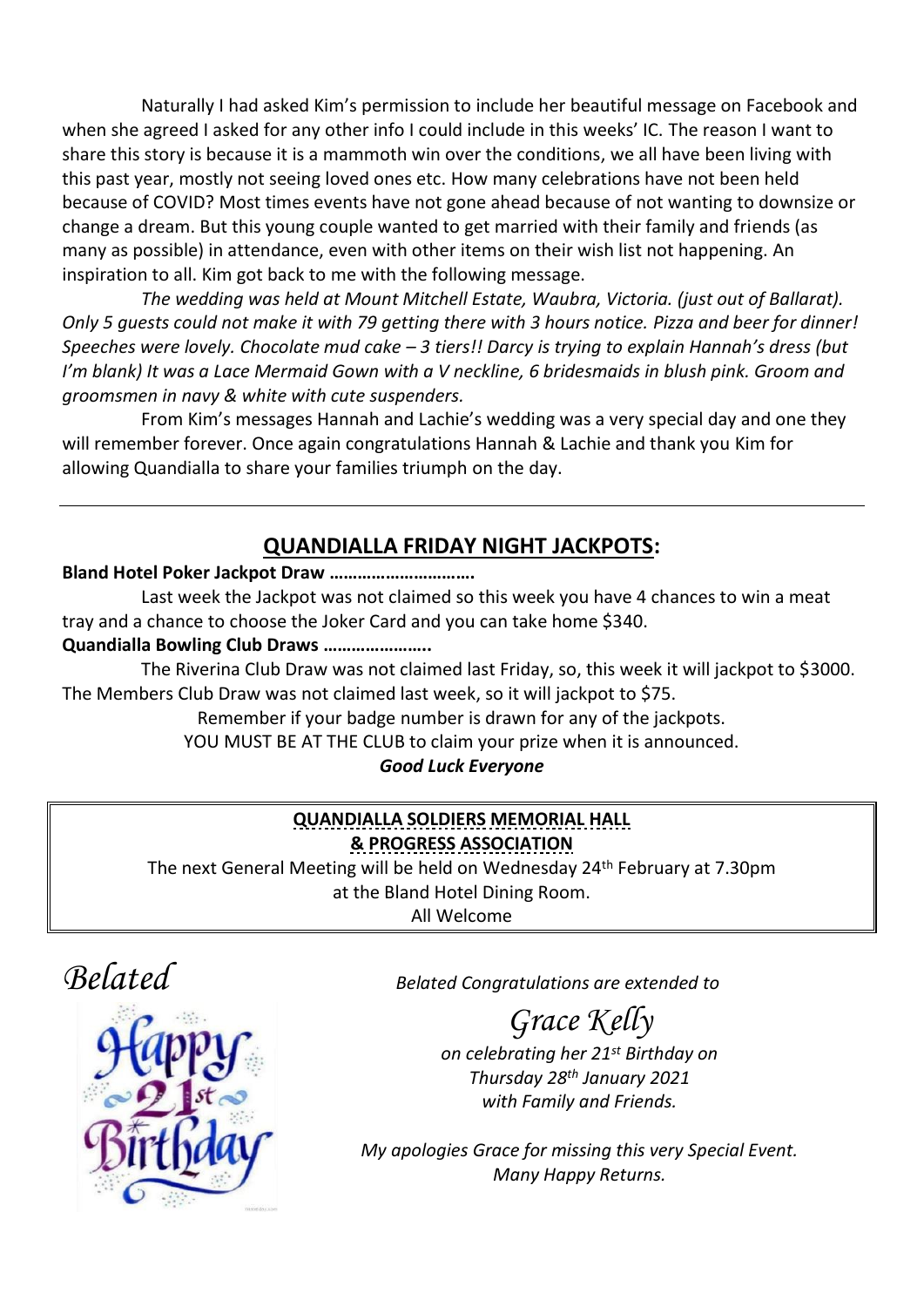#### **QUANDIALLA COMMUNITY HEALTH CENTRE**

Opening Hours: 9am – 2pm Four Days a Week

Walk In Clinic from 9am – 10am on Monday, Tuesday & Thursday Appointment ONLY on Wednesday (Phone: 6347 1200) The Health Clinic will be CLOSED on Friday.

**Remember to use our Health Centre when YOU Can!!!! It might save you a trip to town…………..**

#### **BLAND HOTEL**



Monday – Saturday Phone: 63471253



The Bistro is operating for Dine In or Take Away Meals from the normal Bistro's Menu Lunch 12 midday to 2pm & Dinner 6.30pm to 8.30pm, Mon – Sat

**BOOKINGS ESSENTIAL FOR MEALS when Dining IN**

Pizza on Wednesday nights

*PLUS Groceries ………..*

Fresh bread 3 x week – Papers – Hot coffee!!!!!! Fruit / Veg & other necessities – Best meat pies (available frozen as well) & Car and Truck Batteries & Oil

### **Active Farmers and the Grenfell Rotary Club**

Invite the community to an afternoon of family fun! At the Quandialla Swimming Centre Sunday the  $28<sup>th</sup>$  of February. 2-6pm Teams of 4 (must include 1 male adult) Snacks Provided. 6 challenges that will test BRAIN, BRAWN AND BALANCE ABSOLUTELY NO SKILLS REQUIRED! Mat Regatta Belly Flopping Flipper throwing **ACTIVE FARMERS** Mystery Treasure Ball Hunt Powered by **DELTA** 1/200 years Noodle Raft Race 6 Legged-Race



GUEST SPEAKER: Ginny Stevens Founder and CEO of Active Farmers. Get your teams ready - RSVP 26.02.2021. Kim 0427472152. Vicki 0432178874